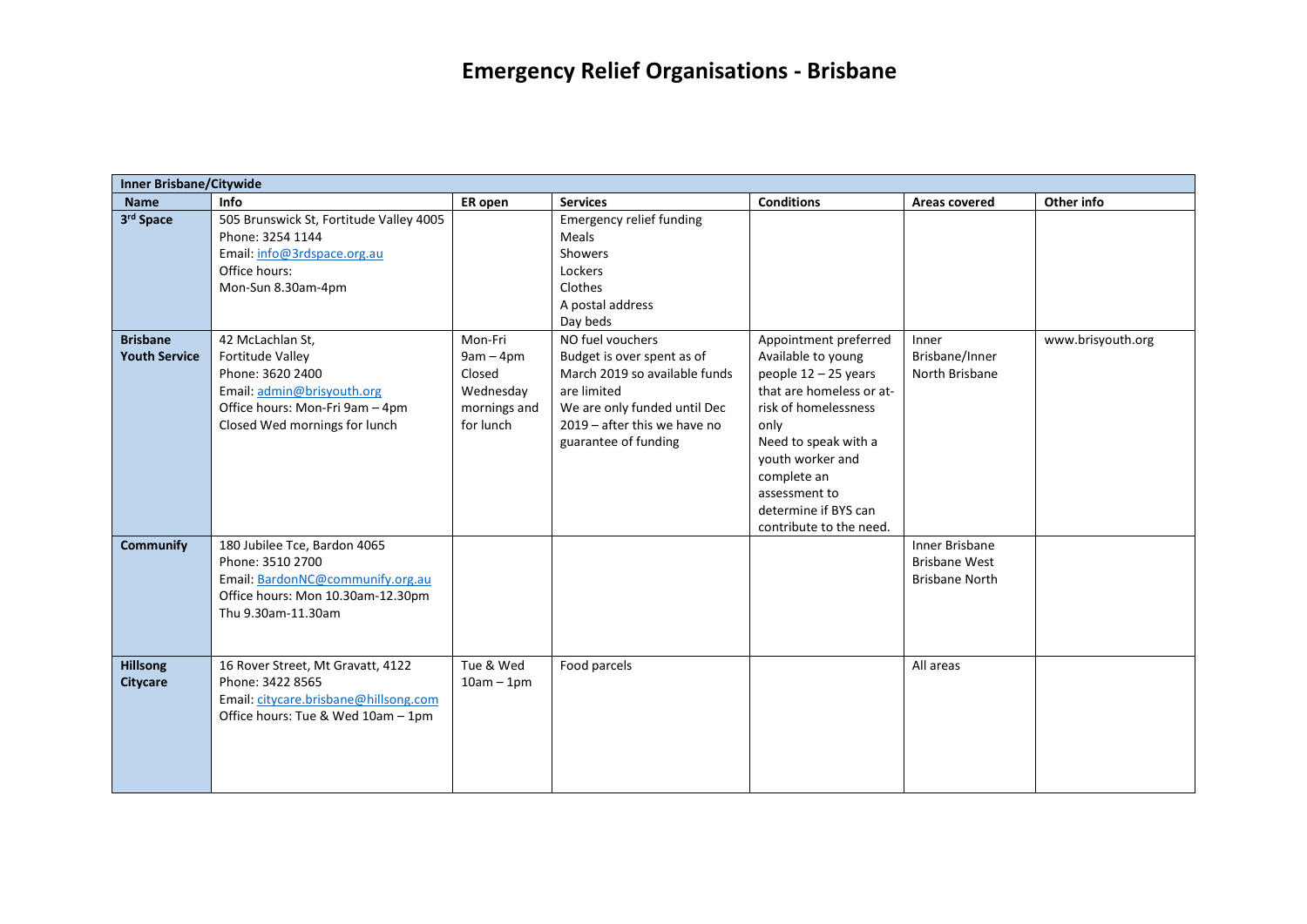| Immigrant<br>Women's<br><b>Support</b><br><b>Service</b><br><b>Reach Out</b><br><b>Community</b><br>and Family<br>Care | Phone: 3846 3490<br>Email: mail@iwss.org.au<br>Office hours: Mon-Fri 9am-4pm<br>36 Baden Powell St, Everton Park<br>Phone: 3355 7444<br>Email: info@mychurchbrisbane.com<br>Office hours: Tue-Fri 9am-4pm, Sat<br>9am-12pm | Tue-Fri<br>9am-4pm<br>Sat<br>9am-12pm. | People in distress can contact<br>the service via the phone<br>number and a caseworker will<br>conduct an interview to<br>ascertain their circumstances<br>and discuss referral services.<br>We have food parcels, with a<br>minimum spend on. Feeding 1<br>person is a minimum spend of<br>\$15, feeding 2 or more is a<br>minimum spend of \$30. The<br>client chooses for themselves<br>what they would like to eat and<br>put it in their own parcels, no<br>pricing on things, but handling<br>fees depending on the item.<br>The client can add to their<br>parcel fruit and vegetables<br>available on the day. | Predominantly women<br>affected by domestic<br>and/or sexual violence<br>and those without<br>access to income<br>support<br>There are certain limits<br>on particular items.<br>Clients must bring in<br>some form of photo ID | Any area |  |
|------------------------------------------------------------------------------------------------------------------------|----------------------------------------------------------------------------------------------------------------------------------------------------------------------------------------------------------------------------|----------------------------------------|------------------------------------------------------------------------------------------------------------------------------------------------------------------------------------------------------------------------------------------------------------------------------------------------------------------------------------------------------------------------------------------------------------------------------------------------------------------------------------------------------------------------------------------------------------------------------------------------------------------------|---------------------------------------------------------------------------------------------------------------------------------------------------------------------------------------------------------------------------------|----------|--|
| <b>St Vincent de</b><br><b>Paul Helpline</b>                                                                           | Phone: 1800 846 643                                                                                                                                                                                                        |                                        | People can receive food,<br>clothing and other assistance<br>on assessment.                                                                                                                                                                                                                                                                                                                                                                                                                                                                                                                                            | Service is focused on<br>assisting the homeless<br>without a fixed address,<br>or others unable to<br>receive a home<br>visitation                                                                                              |          |  |
| <b>The Salvation</b><br>Army                                                                                           | Phone: 1300 371 288                                                                                                                                                                                                        |                                        | People can contact the<br>emergency relief team and be<br>directed to the nearest<br>SalvosConnect community<br>centre, where they can pick up<br>your pre-approved help<br>package                                                                                                                                                                                                                                                                                                                                                                                                                                    |                                                                                                                                                                                                                                 |          |  |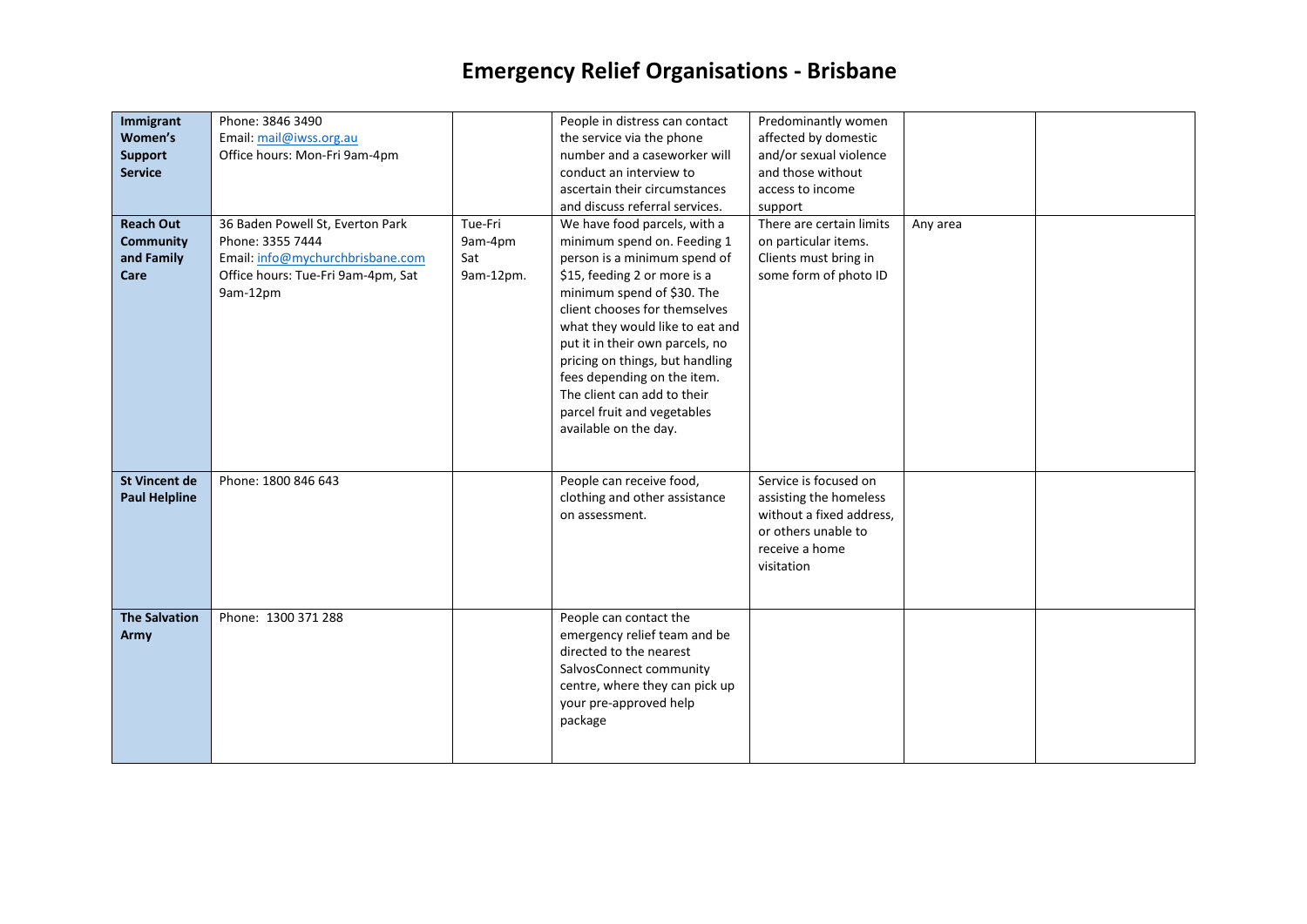| <b>Trinity Centre</b><br><b>Pantry</b>                                         | 141 Brookes St, Fortitude Valley 4006<br>Trinity Hall, Church Street Entrance<br>Phone: 3852 1635<br>Email: admin@trinityvalley.org.au<br>Office hours: Tue, Wed and Fri 9am-<br>2pm, Thu 9am-5pm | Food Parcels:<br>12pm-3pm,<br>Tue to Fri<br>ER: Thu,<br>12pm-3pm | Food parcels (Tue to Fri) Telstra<br>vouchers (when available)<br>Limited financial assistance<br>(Thu) for:<br>Utility bills, including electricity,<br>gas, water and phone<br>Rent arrears<br>PBS prescriptions | No appointment<br>required. Please bring<br>ID. A waiting period<br>applies after assistance<br>has been received<br>before accessing the<br>service again. | Any area                |                                                                                                                                                                                                                               |
|--------------------------------------------------------------------------------|---------------------------------------------------------------------------------------------------------------------------------------------------------------------------------------------------|------------------------------------------------------------------|--------------------------------------------------------------------------------------------------------------------------------------------------------------------------------------------------------------------|-------------------------------------------------------------------------------------------------------------------------------------------------------------|-------------------------|-------------------------------------------------------------------------------------------------------------------------------------------------------------------------------------------------------------------------------|
| Wesley<br><b>Mission</b><br>Queensland<br><b>Brisbane</b><br><b>Relief Hub</b> | 316 St Pauls Terrace, Fortitude Valley<br>4000<br>Phone: 1800 448 448<br>Email: contactus@wmg.org.au<br>Office hours: Mon - Thu 9am-12pm<br>and 12.45pm-3.30pm, Fri 9am-12pm<br>and 12.45pm-3pm   | Mon-Fri<br>Wed 7.00pm<br>Community<br>meal                       | Food hampers (limit 3 per year)<br>Script subsidy                                                                                                                                                                  | Proof of low income,<br>and photo ID                                                                                                                        | South East QLD          | Social and Lifestyle<br>groups including BBQs,<br>Cooking Classes,<br>Exercise classes, vintage<br>events, and morning<br>teas.<br><b>Educational groups</b><br>about budgeting,<br>wellbeing, mental health<br>and first aid |
| <b>Northern Suburbs</b>                                                        |                                                                                                                                                                                                   |                                                                  |                                                                                                                                                                                                                    |                                                                                                                                                             |                         |                                                                                                                                                                                                                               |
| <b>Name</b>                                                                    | Info                                                                                                                                                                                              | ER open                                                          | <b>Services</b>                                                                                                                                                                                                    | <b>Conditions</b>                                                                                                                                           | Areas covered           | Other info                                                                                                                                                                                                                    |
| <b>Anglicare</b>                                                               | Phone (for appointments): 1300 114<br>397<br>Email: info@anglicaresq.org.au                                                                                                                       |                                                                  | Food and fuel vouchers                                                                                                                                                                                             | Requires booking an<br>appointment to access<br>services. Only able to<br>book 2-3 appointments<br>per week for each<br>location.                           | Stafford                |                                                                                                                                                                                                                               |
| <b>Aspleycare</b>                                                              | 479 Robinson Road, Aspley 4018<br>Phone: 3862 7145<br>Email: aspleycare@gmail.com<br>Office hours: Mon-Fri 10am- 1.30pm                                                                           | Mon-Fri<br>$10am -$<br>1.30pm                                    | <b>Food Parcels</b><br><b>Fuel Vouchers</b><br><b>Utility and Rent Bills</b><br><b>Chemist Scripts Fares</b>                                                                                                       | Only from Service Area.<br>Individual assistance is<br>restricted to 5 times<br>within 8-month period.                                                      | 32 Northside<br>Suburbs |                                                                                                                                                                                                                               |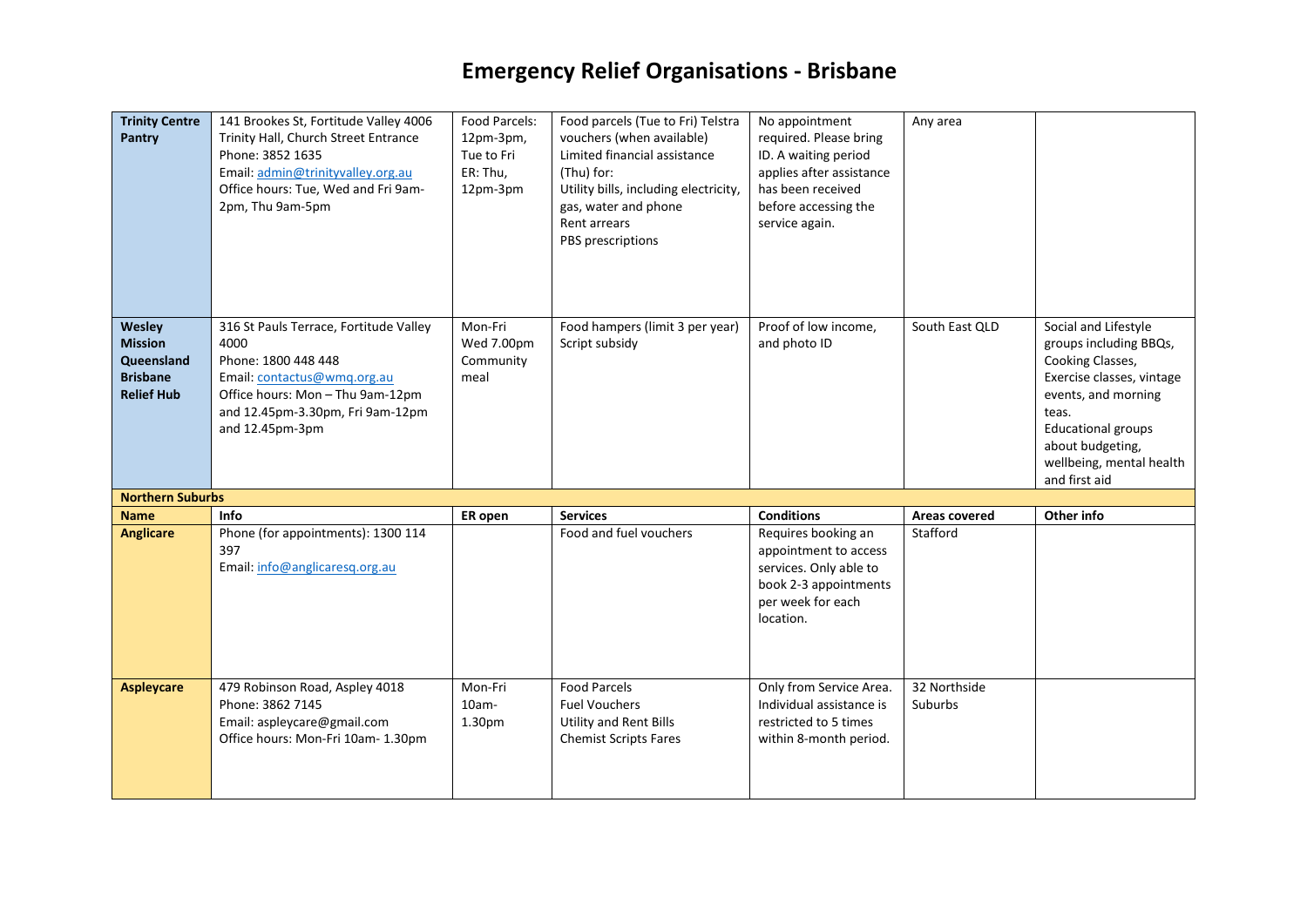| <b>Communify</b>        | 180 Jubilee Tce, Bardon 4065<br>Phone: 3510 2700<br>Email: BardonNC@communify.org.au<br>Office hours: Mon 10.30am-12.30pm,<br>Thu 9.30am-11.30am |                                          |                           |                                                                                                                                                                                                                                                                                                                                      | Inner Brisbane<br><b>Brisbane West</b><br><b>Brisbane North</b> |            |
|-------------------------|--------------------------------------------------------------------------------------------------------------------------------------------------|------------------------------------------|---------------------------|--------------------------------------------------------------------------------------------------------------------------------------------------------------------------------------------------------------------------------------------------------------------------------------------------------------------------------------|-----------------------------------------------------------------|------------|
| <b>Nexus Care</b>       | 151 Flockton Street, Everton Park 4053<br>Phone: 3353 7230<br>Email: info@nexuscare.com.au<br>Office hours: Mon, Tues, Thurs 10am-<br>4pm        | Mon, Tues,<br>Thu<br>$10am -$<br>11:30am | ER<br><b>Food Parcels</b> | Appointment only for<br>ER<br>There are criteria<br>required to make the<br>appointment and<br>documentation is<br>required, so best to call<br>the office to discuss and<br>make the appointment.<br>Anyone experiencing<br>hardship may access<br>the food parcels during<br>our opening hours. No<br>appointment is<br>necessary. | <b>Brisbane North</b><br><b>Brisbane West</b>                   |            |
| <b>Southern Suburbs</b> |                                                                                                                                                  |                                          |                           |                                                                                                                                                                                                                                                                                                                                      |                                                                 |            |
| <b>Name</b>             | <b>Info</b>                                                                                                                                      | ER open                                  | <b>Services</b>           | <b>Conditions</b>                                                                                                                                                                                                                                                                                                                    | Areas covered                                                   | Other info |
| <b>Anglicare</b>        | Level 1, 2906 Logan Rd, Underwood<br>4119<br>Phone: 3340 9299<br>Email: info@anglicaresq.org.au<br>Office Hours: Mon-Fri 9am - 5pm               | Tue 9am                                  | Food and fuel vouchers    | Walk-in service for<br>appointments. Doors<br>open at 9am but people<br>start lining up earlier.<br>Can only offer<br>appointments to the<br>first few people to<br>arrive.                                                                                                                                                          | Underwood                                                       |            |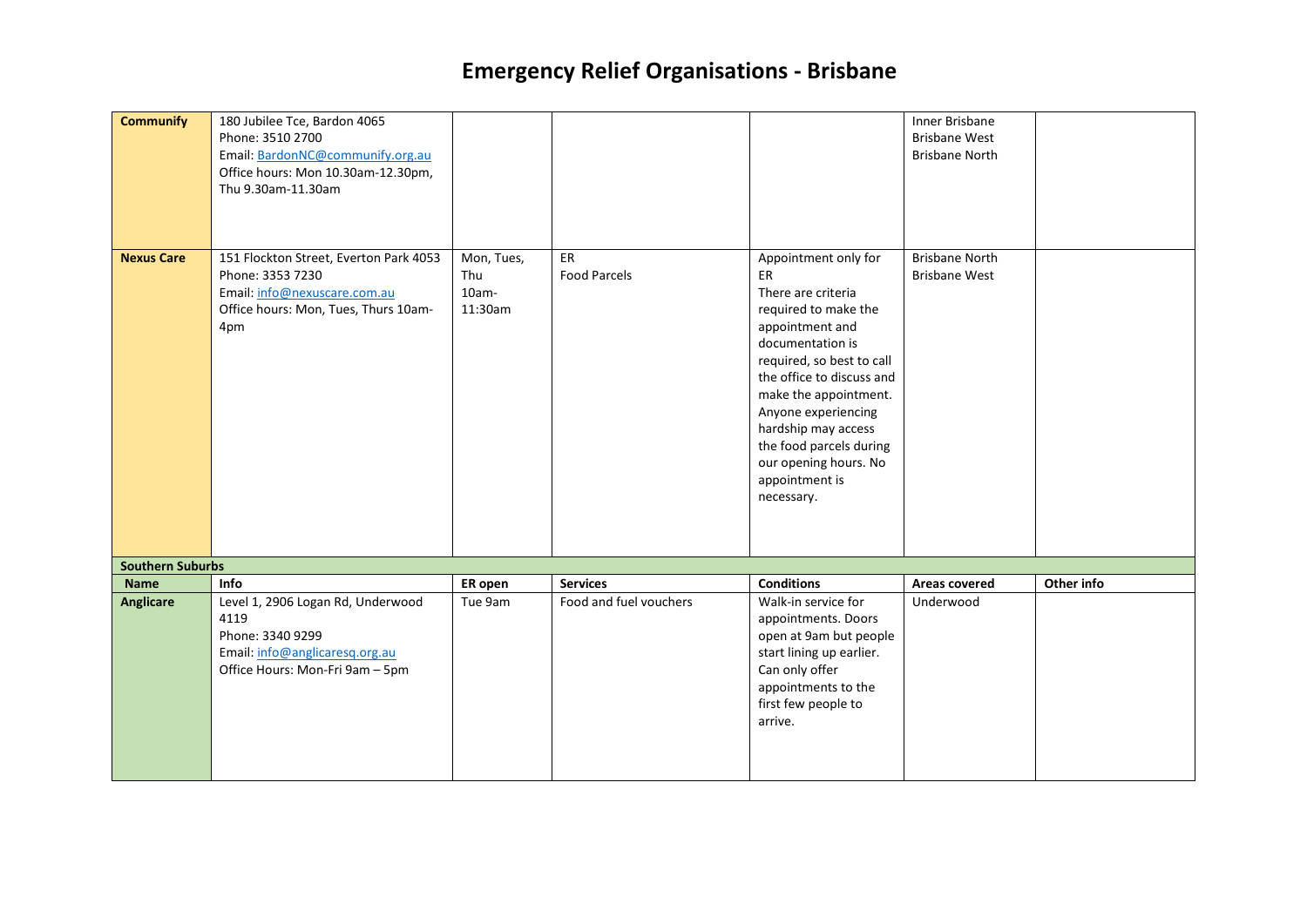| <b>Acacia Ridge</b>  | 21 Hanify Street                     | Give us a call  | <b>Rent Arrears</b>                | Car rego, Rates, Council | 4102-4123, 4151-    | -Training programs      |
|----------------------|--------------------------------------|-----------------|------------------------------------|--------------------------|---------------------|-------------------------|
| <b>Community</b>     | Acacia Ridge 4110                    | and leave       | Overdue Bill                       | fee, fine, Credit card   | 4152, 4156, 4300-   | which allow more        |
| <b>Centre</b>        | Phone: 3277 4893                     | contact         | Food vouchers                      | debt, Go card and        | 4301, 4303-         | opportunity to get      |
| (Belong)             | Email: ER@belong.org.au              | details         | Fuel vouchers when it's            | A clients can access ER  | 4306,4310-          | training and            |
|                      | Office hours: 9am - 2pm              | ER officer will | available                          | once in every three      | 4312,4340,4344,40   | employment.             |
|                      |                                      | follow up for   | Food parcel                        | months.                  | 71,4074-4078        | -Access Counselling     |
|                      |                                      | a pre-          | Medication                         |                          |                     | programs which provide  |
|                      |                                      | assessment      | Public school supplies             |                          |                     | free 6 sessions for     |
|                      |                                      |                 |                                    |                          |                     |                         |
|                      |                                      | and make an     |                                    |                          |                     | health & wellbeing life |
|                      |                                      | appointment     |                                    |                          |                     | style.                  |
|                      |                                      |                 |                                    |                          |                     | -Food coop; join a      |
|                      |                                      |                 |                                    |                          |                     | membership and get      |
|                      |                                      |                 |                                    |                          |                     | groceries in cheaper    |
|                      |                                      |                 |                                    |                          |                     | price. Opens 9:30-11:30 |
|                      |                                      |                 |                                    |                          |                     | Monday to Friday.       |
|                      |                                      |                 |                                    |                          |                     |                         |
| <b>Community</b>     | 336 Scrub Rd, Carindale 4152         | Mon-Fri         | Food hampers: FREE and no          |                          |                     | Previously known as     |
| <b>Care Brisbane</b> | Phone: 07 3347 5835                  | 8.30am-         | requirements. Ideally call before  |                          | South Brisbane area | Citipoint Care.         |
|                      | Email: care@citipointechurch.com     | 4.30pm          | hand (usually can be picked up the |                          |                     | https://                |
|                      | Office hours: Mon-Fri 8.30am-4.30 pm |                 | same day. Can deliver in some      |                          |                     | www.itsnotok.com/       |
|                      |                                      |                 | cases. Walk in food bank also.     |                          |                     | community-care-projects |
| <b>Elorac Place</b>  | 11A Southampton Road, Ellen Grove,   | <b>NO ER</b>    | Food Shed: 9.30am - 11.30am        |                          |                     |                         |
| <b>Community</b>     | 4078                                 |                 | Wednesday. Cheap groceries.        |                          |                     |                         |
| <b>Centre</b>        | Phone: 3271 3592                     |                 | Eftpos only.                       |                          |                     |                         |
|                      | Email: Elorac.reception@wmq.org.au   |                 | Counselling: Thursday.             |                          |                     |                         |
|                      | Office hours: Mon-Fri 9am - 3.30pm   |                 | Appointments required. Free.       |                          |                     |                         |
|                      |                                      |                 | Coffee and chat to family          |                          |                     |                         |
|                      |                                      |                 | caseworker: Wednesday 9am -        |                          |                     |                         |
|                      |                                      |                 | 11am. Just turn up.                |                          |                     |                         |
|                      |                                      |                 | Play group: 9am - 11am             |                          |                     |                         |
|                      |                                      |                 | Wednesday. Free                    |                          |                     |                         |
|                      |                                      |                 | Bus shuttle to surrounding         |                          |                     |                         |
|                      |                                      |                 | area: 9am - 3pm Wednesday          |                          |                     |                         |
|                      |                                      |                 | and Thursday. Free                 |                          |                     |                         |
|                      |                                      |                 | Free use of computers, phone       |                          |                     |                         |
|                      |                                      |                 | and printer to community.          |                          |                     |                         |
|                      |                                      |                 | Kids Club: $3.30$ pm $- 4.30$ pm   |                          |                     |                         |
|                      |                                      |                 | Tuesday. Ages prep and up.         |                          |                     |                         |
|                      |                                      |                 | Free fun.                          |                          |                     |                         |
|                      |                                      |                 |                                    |                          |                     |                         |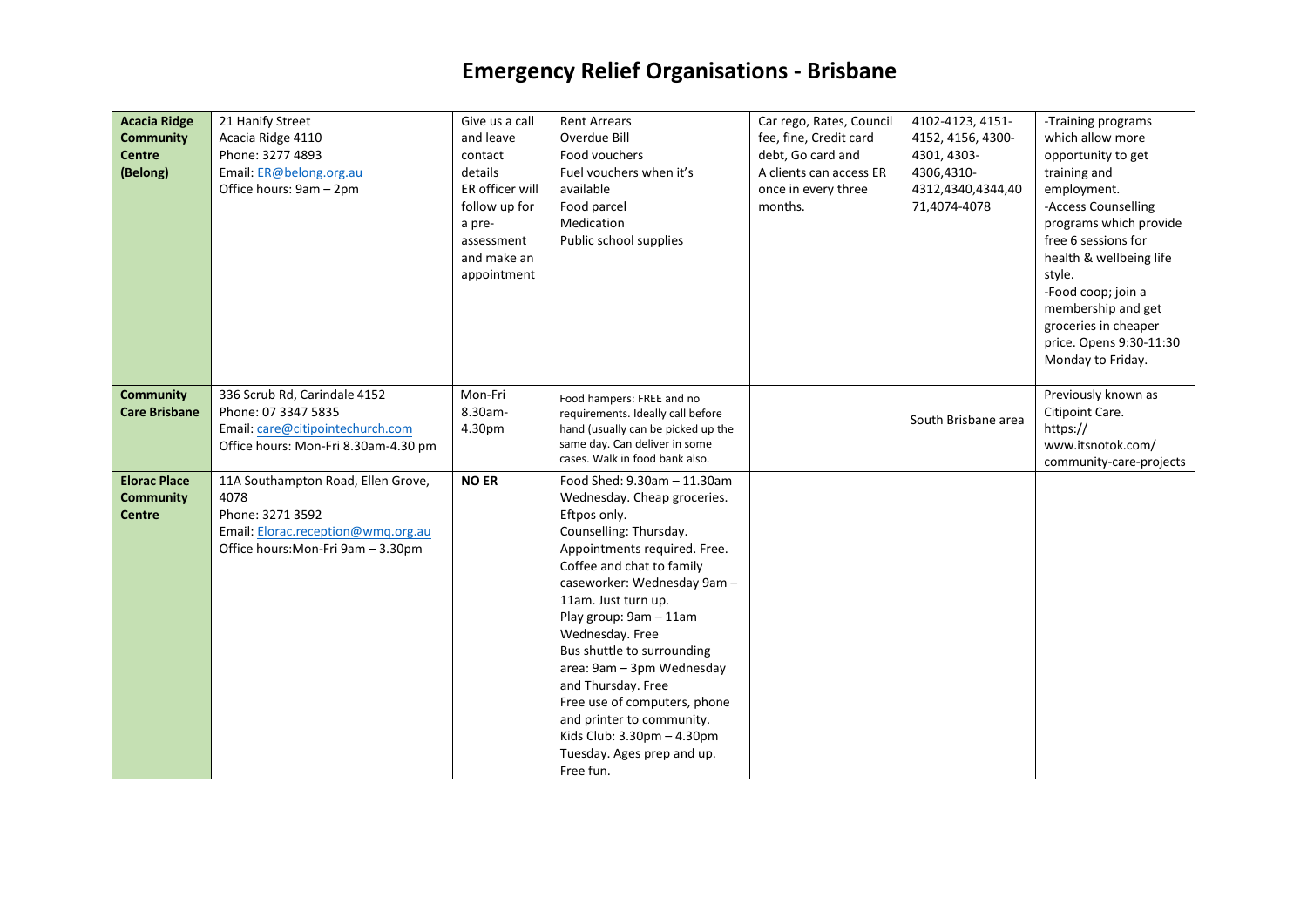| Goodna<br>Youth<br><b>Services</b><br><b>Kingston East</b>            | 11 William Street, Goodna<br>Phone: 3818 1050<br>Email:<br>servicemanager@goodnayouthservices<br>.org.au<br>Office hours: Mon-Fri 9-4pm<br>NO DISABILITY ACCESSS<br>177 Meakin Road, Kingston 4127 | Wednesday<br>8.30-12pm<br>Tues & Wed  | Bakery items available<br>Monday Friday 9-4pm,<br>Food vouchers or Food parcels<br>are offered through ER.<br>Food Vouchers, Food parcels,                                        | Current hard copy<br>Centrelink statement.<br>Proof of hardship<br>ID<br>Appointments only by                                                                                                                         | 4300 & 4301<br>Tanah Merah,                                                                                                                                                                                                                                                                                                                                                                                                                                                        |                                                                                                                                                                                                                                                                                                                                                                                                                                              |
|-----------------------------------------------------------------------|----------------------------------------------------------------------------------------------------------------------------------------------------------------------------------------------------|---------------------------------------|-----------------------------------------------------------------------------------------------------------------------------------------------------------------------------------|-----------------------------------------------------------------------------------------------------------------------------------------------------------------------------------------------------------------------|------------------------------------------------------------------------------------------------------------------------------------------------------------------------------------------------------------------------------------------------------------------------------------------------------------------------------------------------------------------------------------------------------------------------------------------------------------------------------------|----------------------------------------------------------------------------------------------------------------------------------------------------------------------------------------------------------------------------------------------------------------------------------------------------------------------------------------------------------------------------------------------------------------------------------------------|
| Neighbourho<br>od Centre                                              | Phone: 3808 8582<br>Email: emergency.relief@keng.org.au<br>Office hours: Tues & Wed 9am - 12pm                                                                                                     | $9am - 12pm$                          | Rent (form 11 or 12), Gas,<br>Electricity, Telstra Vouchers<br>Refer clients to in-house<br>support programs<br>Refer clients to External<br>Agencies if we are unable to<br>help | ringing Thursday or<br>Friday between 9am -<br>2pm for the following<br>week                                                                                                                                          | Loganlea, Slacks<br>Creek, Kingston,<br>Woodridge,<br>Meadowbrook                                                                                                                                                                                                                                                                                                                                                                                                                  |                                                                                                                                                                                                                                                                                                                                                                                                                                              |
| <b>Kyabra</b><br><b>Community</b><br><b>Association</b><br><b>Inc</b> | Kyabra St, Runcorn & 75 Old Progress<br><b>Road Richlands</b><br>Phone: 3373 9499<br>Email: kyabra@kyabra.org<br>Office hours: 8:30 - 4:30 pm Monday<br>to Friday                                  | Appointment<br>based<br>(no drop-ins) | Small amount of funding                                                                                                                                                           | Initial assessment made<br>over the phone,<br>information, support<br>and referral if required<br>or not eligible.<br>Appointment for<br>financial conversation.<br>Outcomes are made by<br>a committee each<br>week. | Acacia ridge,<br>Algester, Berrinba,<br>Calamvale, Coopers<br>Plains, Drewvale,<br>Durack, Eight Miles<br>Plains, Inala,<br>Karawatha, Kuraby,<br>Macgregor,<br>Mackenzie,<br>Mansfield, Mount<br>Gravatt, Mount<br>Gravatt East,<br>Nathan, Parkinson,<br>Robertson,<br>Rochedale (not<br>south), Runcorn,<br>Salisbury, Stretton,<br>Sunnybank,<br>Sunnybank Hills,<br><b>Upper Mount</b><br>Gravatt, Wishart<br>Inala Financial<br><b>Resilience Program</b><br>- Postcode 4077 | Financial conversations,<br>budgeting support,<br>information about<br>concessions and<br>strategies for managing<br>bills.<br>NILS provider - no<br>geographical boundary<br>StepUp loans for eligible<br>community members<br>Referral to other Kyabra<br>services, including<br>playgroups and<br>parenting support,<br>homelessness and<br>housing.<br>Kyabra is an NDIS<br>provider<br><b>Funded Foster and</b><br>Kinship Care service |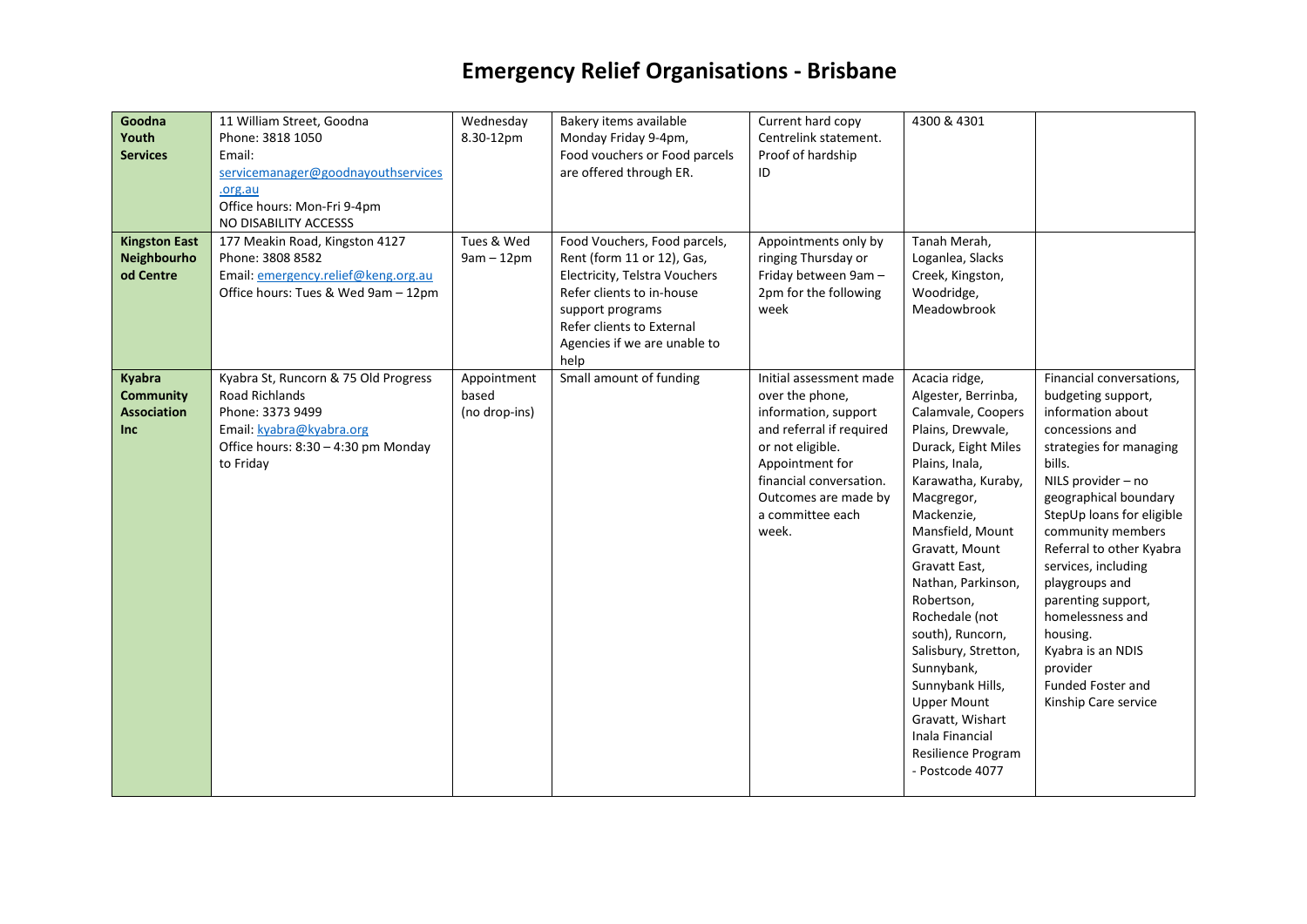| <b>Lighthouse</b><br>Care                                                        | 13-19 Monte-Khoury Drive,<br>Loganholme 4129 and 1/16 Central<br>Court, Hillcrest 4118<br>Phone: 3806 0639<br>Email: admin@lighthousecare.org.au                                          | Mon-Fri<br>9am-5pm<br>Sat<br>9am-12pm<br>Loganholme<br>only | Food trolley \$25<br>Discounted supermarket items<br>Second-hand shop                                                                                                                                                  | A referral is required.<br>Please always call prior-<br>when customer comes<br>in we need ID<br>If they have had<br>assistance before, it<br>might not be available<br>again                                                                                                                                                                                                                    | Logan area      |                                                                                                                                                                                                                                                                                                                                                                                                                                                                                                                                                                          |
|----------------------------------------------------------------------------------|-------------------------------------------------------------------------------------------------------------------------------------------------------------------------------------------|-------------------------------------------------------------|------------------------------------------------------------------------------------------------------------------------------------------------------------------------------------------------------------------------|-------------------------------------------------------------------------------------------------------------------------------------------------------------------------------------------------------------------------------------------------------------------------------------------------------------------------------------------------------------------------------------------------|-----------------|--------------------------------------------------------------------------------------------------------------------------------------------------------------------------------------------------------------------------------------------------------------------------------------------------------------------------------------------------------------------------------------------------------------------------------------------------------------------------------------------------------------------------------------------------------------------------|
| <b>Logan East</b><br><b>Community</b><br>Neighbourho<br>od<br><b>Association</b> | 53-57 Cinderella Drive, Springwood<br>4127<br>Phone: 07 3808 4529<br>Email: admin@lecna.org.au<br>Lecna@lecna.org.au<br>Office hours: Mon-Thurs 9am-4pm,<br>Friday 9am-12pm               | Mon-Wed<br>9am-10.30am                                      | Due to high need can only<br>promise food parcel. All other<br>services need to be assessed by<br>Emergency Relief practitioner.                                                                                       | Clients need to bring<br>with them Photo<br>identification<br><b>Currently Centrelink</b><br>statement Printed<br>Arrive before 10.30am                                                                                                                                                                                                                                                         | Logan City      | We can assist with bread<br>Monday to Thursday<br>before 11.30am when<br>available.                                                                                                                                                                                                                                                                                                                                                                                                                                                                                      |
| <b>MultiLink</b><br><b>Community</b><br><b>Services Inc.</b>                     | 38 Blackwood Road, Logan Central<br>Phone: 07 3808 4463 (office number)<br>07 3412 7177 (ER telephone line)<br>Email: reception@multilink.org.au<br>Office hours: Mon-Fri 8.30am - 5.00pm | Tue & Thurs<br>$10am - 3pm$                                 | Food parcel<br>Telstra vouchers<br>Overdue utility bills (partial<br>payment)<br>Food vouchers/petrol vouchers<br>are sometimes available<br>Support for items outside of<br>this is at the approval of the<br>Manager | Can only access ER once<br>in a 6-month period<br>Appointments for ER<br>are made each week<br>(not in advance) on<br>Monday (for<br>appointments on<br>Tuesday) and<br>Wednesday (for<br>appointments on<br>Thursday $-$ if there is<br>still availability for the<br>week).<br>Once appointments are<br>booked for the week<br>the ER phone line<br>doesn't allow for<br>messages to be left. | Logan Area only | <b>MultiLink Community</b><br>Services is a government<br>funded Neighbourhood<br>Centre specialising in<br>working with Culturally<br>& Linguistically Diverse<br>and mainstream<br>community members in<br>Logan and surrounds.<br>We support clients with<br><b>Employment &amp; Training</b><br>(funded Skilling<br>Queenslanders for Work<br>programs) also including<br>Computer Classes and<br>Job Hub, Aged Care,<br><b>Disability Support (NDIS</b><br>registered provider),<br>Settlement, Financial<br>Wellbeing, Community<br>Support and NAYS<br>Reconnect. |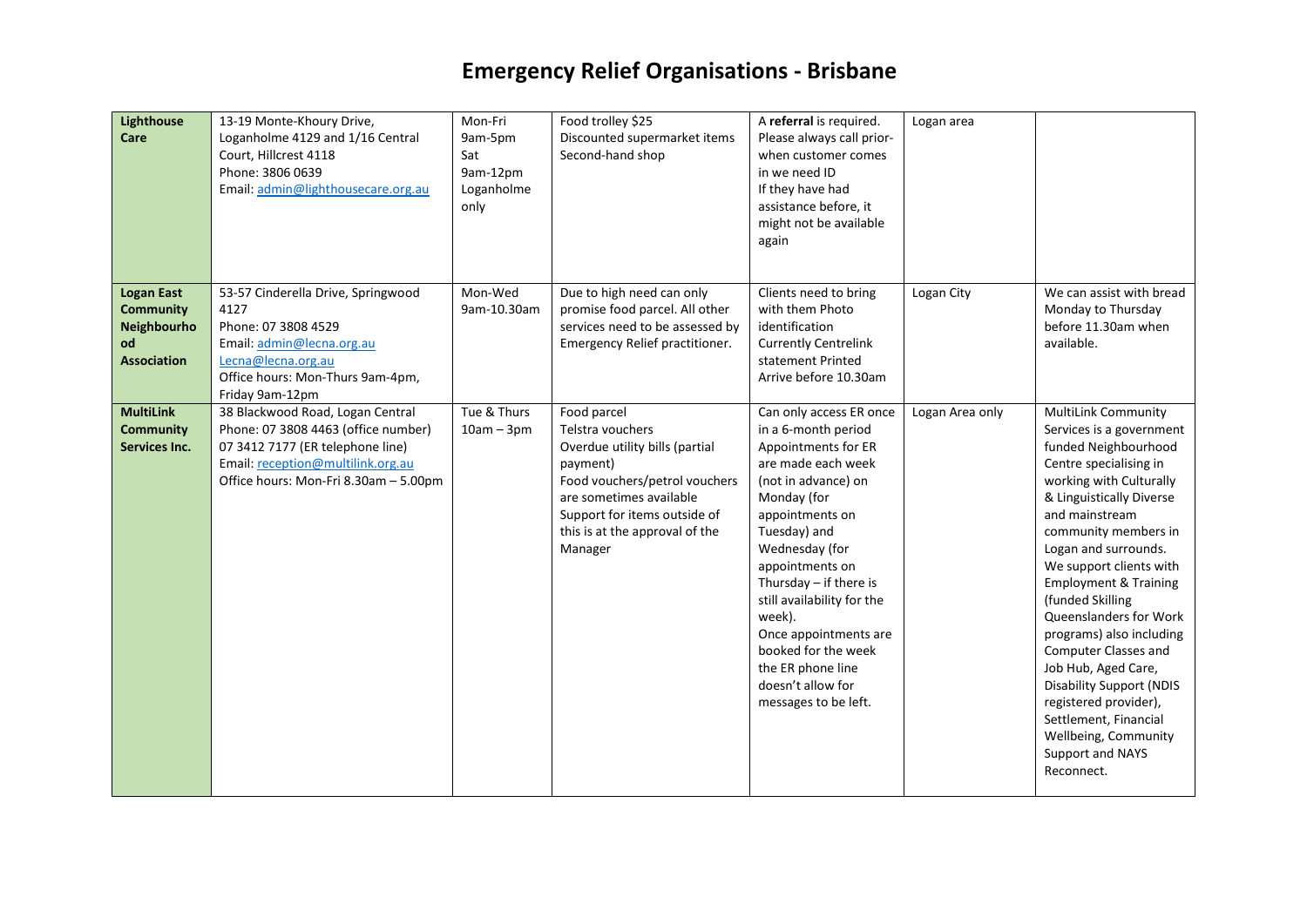| <b>Mt Gravatt</b><br><b>Community</b><br><b>Centre</b> | 1693 Logan Road, Mount Gravatt<br>Phone: (07) 3343 9833<br>Email: janene@mgcci.org.au<br>Office hours: Mon-Fri 9am - 1pm<br>Phone Support: Mon-Fri 9am - 4pm |                          | Food parcels<br>Can provide one food<br>$\bullet$<br>parcel every six weeks<br>Additional food parcels<br>$\bullet$<br>can be purchased<br>Referrals for financial<br>assistance to other local<br>services<br>Fuel and Telstra vouchers | Access based on<br>assessment                                                                                                      | Annerley, Algester,<br>Annerley,<br>Archerfield, Carina,<br>Calamvale,<br>Carindale, Cooper<br>Plains, Coorparoo,<br>Eight Mile Plains,<br>Greenslopes,<br>Holland Park/West,<br>Mansfield,<br>Moorooka, Pallara,<br>Parkinson, Rocklea<br>Salisbury, Stretton<br>Sunnybank/Hills,<br>Tarragindi,<br>Willawong,<br>Upper/Mount,<br>Gravatt/East,<br>Wishart |                                                                                                               |
|--------------------------------------------------------|--------------------------------------------------------------------------------------------------------------------------------------------------------------|--------------------------|------------------------------------------------------------------------------------------------------------------------------------------------------------------------------------------------------------------------------------------|------------------------------------------------------------------------------------------------------------------------------------|-------------------------------------------------------------------------------------------------------------------------------------------------------------------------------------------------------------------------------------------------------------------------------------------------------------------------------------------------------------|---------------------------------------------------------------------------------------------------------------|
| <b>Sherwood</b><br>Neighbourho<br>od Centre            | 38 Thallon Street, Sherwood<br>Phone: 3379 6963<br>Email: community@sherwoodnc.org<br>Office hours: Mon-Thu 9am - 4pm                                        | Wednesday<br>9.30am-12pm | Food/fuel vouchers<br>Food parcels<br>Clothing vouchers for thrift<br>shop<br>Telstra vouchers<br>Limited medication payment<br>support (must be purchased at<br>our local chemist)<br>Referrals                                         | <b>Appointment only</b><br>Must present ID,<br>Centrelink card & sight<br>copies of bills<br>Can only attend once<br>per 3 months. | Chapel Hill,<br>Chelmer, Corinda,<br>Fig Tree pocket,<br>Graceville,<br>Indooroopilly,<br>Jamboree Heights,<br>Jindalee, Kenmore,<br>Kenmore Hills,<br>Middle Park,<br>Moggill, Mount<br>Ommaney, Oxley,<br>Riverhills,<br>Seventeen Mile<br>Rocks, Sinnamon<br>Park, Sherwood,<br>Westlake, Summer<br>Park                                                 | Funding for vouchers is<br>limited and runs out<br>December 2019.<br>Food parcels will still be<br>available. |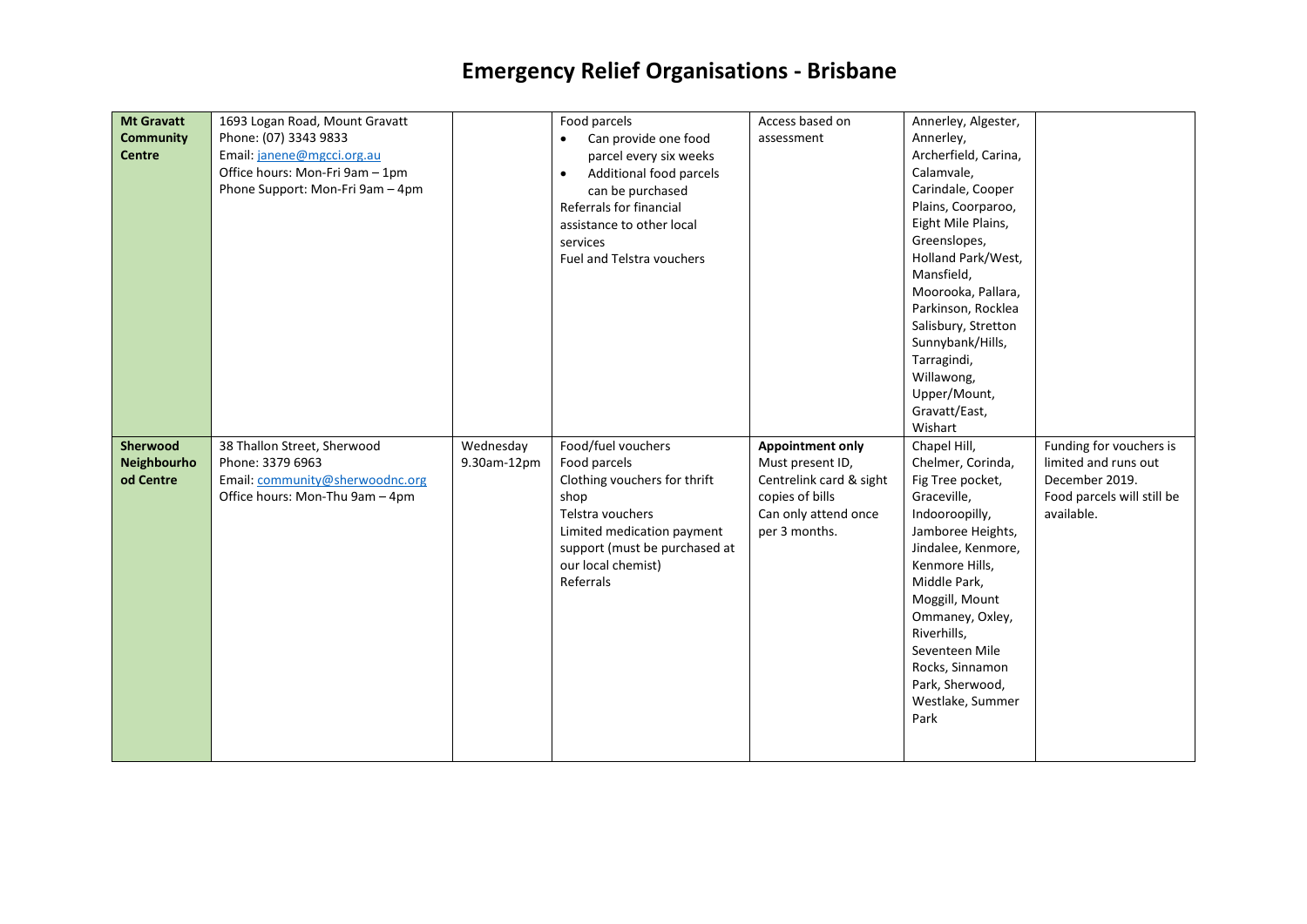| <b>Careforce St</b><br>Hugh's<br>Anglican<br><b>Church</b>           | 105 Poinsettia Street, Inala 4077<br>07 3372 1216<br>0476 146 682<br>inala@anglicanchurchsq.org.au<br>inala.anglicanchurchsq.org.au/<br>careforce          | Tues<br>9am-11.30am    | Food (will give out if office is<br>open)<br><b>Financial Assistance</b><br>NO Food Vouchers<br>We pay one electrical, phone,<br>rent a year per household.                                                              | Groceries can be<br>provided every 3 months<br>per household.<br><b>Bring Centrelink</b><br>statement and the bill to<br>be paid                                                                                                                                                                                                                                          | Our catchment is:<br>Inala, Darra,<br>Durack, Forest Lake,<br>Ellen Grove                                                                                                                                                                                                                  | We are funded by state<br>& federal Govt through<br>Anglicare. Food is<br>donated by our Anglican<br>parishes and private<br>donations.                                                                                                                                                                                  |
|----------------------------------------------------------------------|------------------------------------------------------------------------------------------------------------------------------------------------------------|------------------------|--------------------------------------------------------------------------------------------------------------------------------------------------------------------------------------------------------------------------|---------------------------------------------------------------------------------------------------------------------------------------------------------------------------------------------------------------------------------------------------------------------------------------------------------------------------------------------------------------------------|--------------------------------------------------------------------------------------------------------------------------------------------------------------------------------------------------------------------------------------------------------------------------------------------|--------------------------------------------------------------------------------------------------------------------------------------------------------------------------------------------------------------------------------------------------------------------------------------------------------------------------|
| <b>The Helping</b><br>Hand                                           | Mt Gravatt<br><b>DELIVERY</b><br>0402 042 771                                                                                                              | Food parcels           | Call for delivery                                                                                                                                                                                                        |                                                                                                                                                                                                                                                                                                                                                                           | South-east                                                                                                                                                                                                                                                                                 |                                                                                                                                                                                                                                                                                                                          |
| <b>Vietnamese</b><br><b>Community in</b><br><b>Australia</b>         | 2709 Ipswich Rd, Darra<br>Phone: 3375 6036 or 3375 5700<br>Email: Officemanager@vcagld.org.au<br>Office hours: Mon-Fri 10am-4pm                            | Mon-Fri<br>10am-4pm    | Through appointment and<br>sometimes walk-ins<br>Can only assist each person<br>every 3-4 months<br>After attending our<br>neighbourhood centre 4 times<br>in a row, we ask that they<br>attend budgeting course         | Inala, Darra, Oxley, Mt<br>Ommaney, Forest Lake,<br>Doolandella,<br>Springfield, Springfield<br>Lakes, Durack, Gails,<br>Sumner, Collingwood<br>Park, Richlands,<br>Jindalee, Camira,<br>Redbank, Redbank<br>Plains, Riverhills,<br>Riverview, Bellbird<br>Park, Goodna, Wacol,<br>Sinnamon Park                                                                          | We have a small<br>amount of<br>brokerage under<br>Community<br>Connect Program,<br>which is running<br>until June 2019 to<br>help clients with<br>complex needs We<br>run free activities<br>throughout the<br>whole year                                                                 |                                                                                                                                                                                                                                                                                                                          |
| <b>Village</b><br><b>Avenue</b><br><b>Community</b><br><b>Church</b> | 1 The Village Avenue, Coopers Plains<br>4108<br>Phone: 3219 6700<br>Email: peter@villageave.org.au<br>Office hours: Mon-Fri 9am - 4pm<br>Disability access | Mon-Fri<br>$9am - 4pm$ | <b>Food Parcels</b><br>Clothing vouchers for Uniting<br>Church thrift shop<br>Telstra vouchers<br>limited medication payment<br>support (must be purchased at<br>our local chemist), limited fuel/<br>Go card assistance | Must present ID,<br>Centrelink card & sight<br>copies of bills (can sight<br>electronically on a<br>phone / device).<br>Agencies please provide<br>letter of referral for<br>clients.<br>Customers should be<br>able to provide ID and<br>evidence (bills/receipts)<br>of why they are unable<br>to provide for<br>themselves. Emergency<br>relief only - not<br>ongoing. | Acacia Ridge,<br>Annerley,<br>Archerfield,<br>Coopers Plains,<br>Calamvale, Eight<br>Mile Plains,<br>Macgregor,<br>Moorooka, Nathan,<br>Robertson, Rocklea,<br>Runcorn, Salisbury,<br>Stretton,<br>Sunnybank,<br>Sunnybank Hills,<br>Tarragindi,<br>Willawong,<br>Yeronga,<br>Yeerongpilly | Stop 56 on Orange<br>Grove Rd<br>Short walk to Coopers<br>Plains train station<br>If coming on foot /<br>public transport we<br>recommend bringing a<br>wheeled grocery trolley,<br>suitcase or pram if<br>possible to carry food -<br>2 boxes and 1 large<br>grocery bag usually<br>given depending on<br>availability. |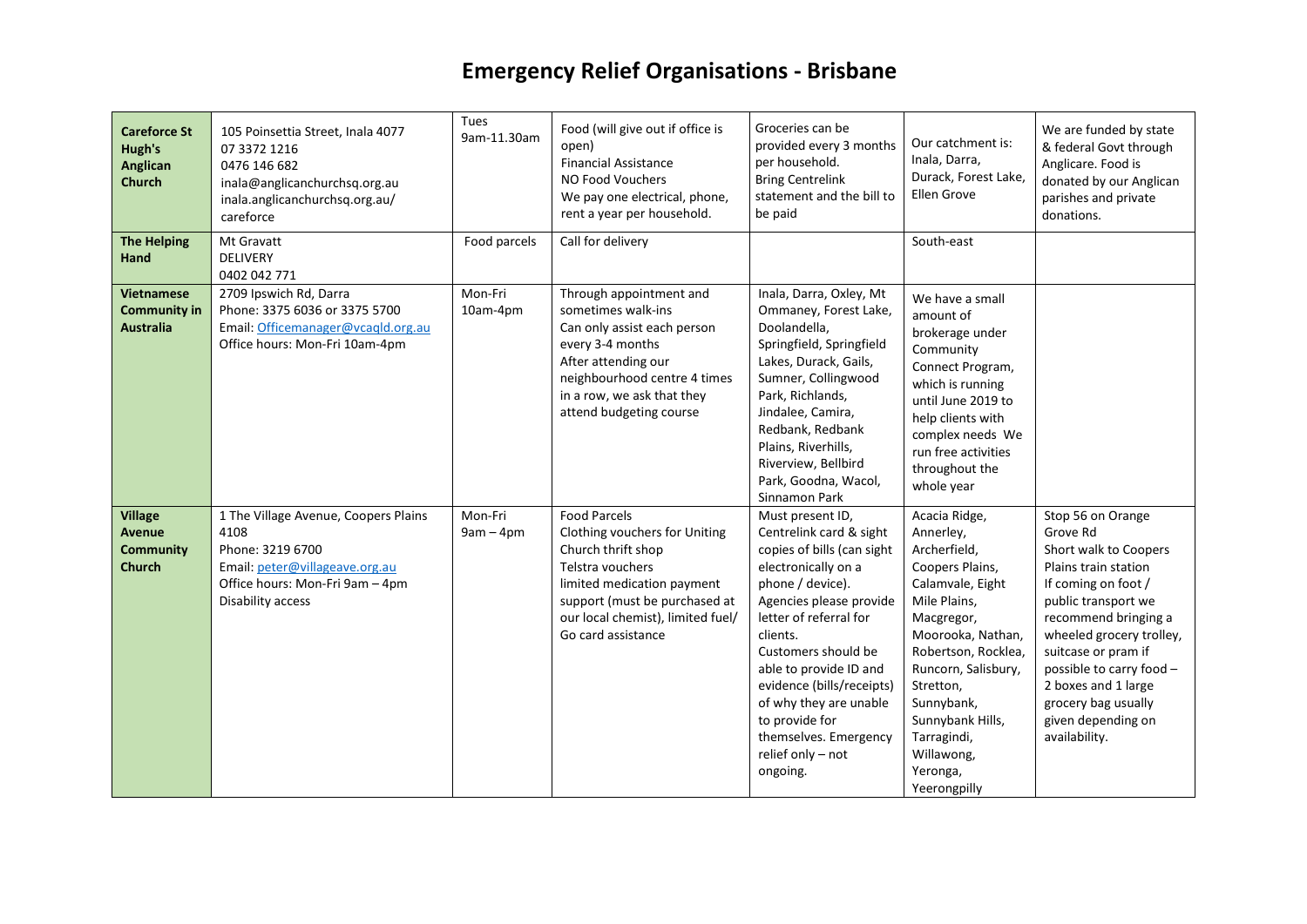| <b>Eastern Suburbs</b>                                       |                                                                                                                                 |                                         |                                                                                                                                                                                                                 |                                                                                                                                                                             |                                           |            |  |  |  |
|--------------------------------------------------------------|---------------------------------------------------------------------------------------------------------------------------------|-----------------------------------------|-----------------------------------------------------------------------------------------------------------------------------------------------------------------------------------------------------------------|-----------------------------------------------------------------------------------------------------------------------------------------------------------------------------|-------------------------------------------|------------|--|--|--|
| <b>Name</b>                                                  | Info                                                                                                                            | ER open                                 | <b>Services</b>                                                                                                                                                                                                 | <b>Conditions</b>                                                                                                                                                           | Areas covered                             | Other info |  |  |  |
| <b>Anglicare</b>                                             | Phone (for appointments): 1300 114<br>397<br>Email: info@anglicaresq.org.au                                                     |                                         | Food and fuel vouchers                                                                                                                                                                                          | Requires booking an<br>appointment to access<br>services. Only able to<br>book 2-3 appointments<br>per week for each<br>location.                                           | Cleveland                                 |            |  |  |  |
| Good<br><b>Shepherd</b><br><b>Emergency</b><br><b>Relief</b> | 77 Charlotte Street, Wynnum 4178<br>Phone: 3209 1466<br>Email: hello@lutheranservices.org.au                                    | Mon<br>9am-11.30pm                      | Food<br>Prescriptions (PBS only)<br>Telstra/travel vouchers (based<br>on availability)<br>Referrals to other services                                                                                           | For people living in the<br>Bayside suburbs who<br>are unable to meet the<br>essential needs of their<br>families                                                           | Bayside suburbs                           |            |  |  |  |
| <b>Redland</b><br><b>Community</b><br><b>Centre</b>          | 238 Bay Terrace, Wynnum 4178<br>Phone: 3245 2117<br>Email:<br>info@redlandcommunitycentre.org                                   | Tue<br>$9:30am -$<br>2:30 <sub>pm</sub> | Food parcels (packaged &<br>fresh)<br>Hygiene packs (feminine,<br>toiletries)<br>New Home Starter packs<br>Homeless packs<br>Bill payment (gas, electricity,<br>phone)<br>Pharmacy<br><b>Crisis Counselling</b> | Need to provide ID that<br>shows that you are a<br>resident within the<br>covered areas                                                                                     | Redlands, Bay<br>Islands,<br>Wynnum/Manly |            |  |  |  |
| <b>Western Suburbs</b>                                       |                                                                                                                                 |                                         |                                                                                                                                                                                                                 |                                                                                                                                                                             |                                           |            |  |  |  |
| <b>Name</b>                                                  | Info                                                                                                                            | ER open                                 | <b>Services</b>                                                                                                                                                                                                 | <b>Conditions</b>                                                                                                                                                           | Areas covered                             | Other info |  |  |  |
| <b>Anglicare</b>                                             | 144 Brisbane Rd, Booval QLD 4304<br>Phone: 1300 610 610<br>Email: info@anglicaresq.org.au<br>Office Hours: Mon-Fri 8.30am - 5pm | Fri 9am                                 | Food and fuel vouchers                                                                                                                                                                                          | Walk-in service for<br>appointments. Doors<br>open at 9am but people<br>start lining up earlier.<br>Can only offer<br>appointments to the<br>first few people to<br>arrive. | Booval                                    |            |  |  |  |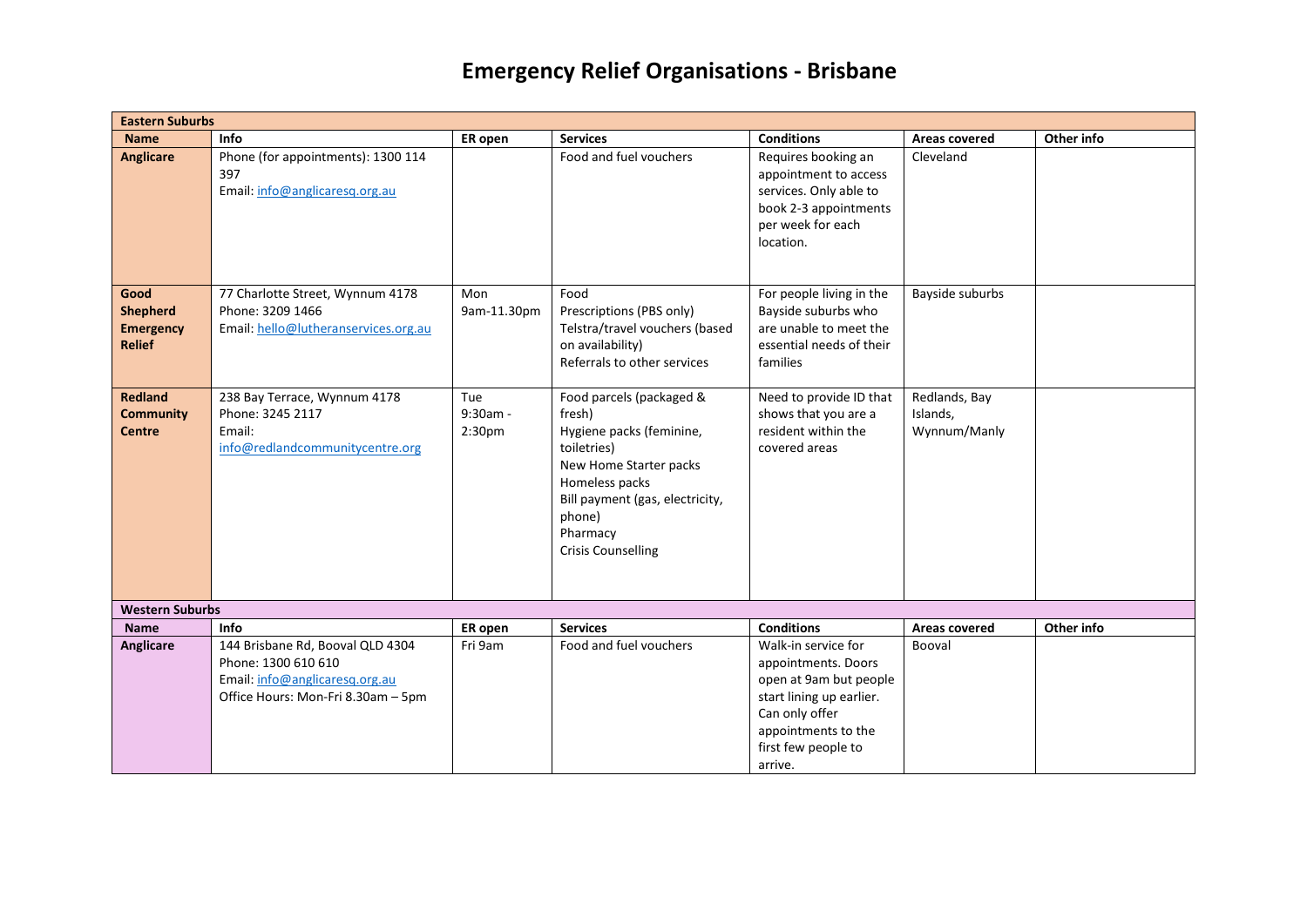| <b>Acacia Ridge</b><br><b>Community</b><br><b>Centre</b><br>(Belong) | 21 Hanify Street, Acacia Ridge 4110<br>Phone: 3277 4893<br>Email: ER@belong.org.au<br>Office hours: Mon-Fri 9am - 2pm                            | Give us a call<br>and leave<br>contact<br>details<br>ER officer will<br>follow up for<br>a pre-<br>assessment<br>and make an<br>appointment | Rent Arrears Overdue Bill<br>Food vouchers<br>Fuel vouchers when it's<br>available<br>Food parcel<br>Medication<br>Public school supplies.                                                                                                       | Car rego, Rates, Council<br>fee, fine, Credit card<br>debt, Go card and<br>A clients can access ER<br>once in every three<br>months.                                                                                                                                                          | 4102-4123, 4151-<br>4152, 4156, 4300-<br>4301, 4303-<br>4306,4310-<br>4312,4340,4344,40<br>71,4074-4078 | -Training programs<br>which allow more<br>opportunity to get<br>training and<br>employment.<br>-Access Counselling<br>programs which provide<br>free 6 sessions for<br>health & wellbeing life<br>style.<br>-Food coop; join a<br>membership and get<br>groceries in cheaper<br>price. Opens 9:30-11:30<br>Monday to Friday.                                                                                                                                                                               |
|----------------------------------------------------------------------|--------------------------------------------------------------------------------------------------------------------------------------------------|---------------------------------------------------------------------------------------------------------------------------------------------|--------------------------------------------------------------------------------------------------------------------------------------------------------------------------------------------------------------------------------------------------|-----------------------------------------------------------------------------------------------------------------------------------------------------------------------------------------------------------------------------------------------------------------------------------------------|---------------------------------------------------------------------------------------------------------|------------------------------------------------------------------------------------------------------------------------------------------------------------------------------------------------------------------------------------------------------------------------------------------------------------------------------------------------------------------------------------------------------------------------------------------------------------------------------------------------------------|
| <b>Communify</b>                                                     | 180 Jubilee Tce, Bardon 4065<br>Phone: 3510 2700<br>Email: BardonNC@communify.org.au<br>Office hours: Mon 10.30am-12.30pm,<br>Thu 9.30am-11.30am |                                                                                                                                             | Assistance with bills<br>food vouchers<br>Telstra vouchers.<br>Fresh food.                                                                                                                                                                       |                                                                                                                                                                                                                                                                                               | <b>Inner Brisbane</b><br><b>Brisbane West</b><br><b>Brisbane North</b>                                  |                                                                                                                                                                                                                                                                                                                                                                                                                                                                                                            |
| <b>Ipswich Assist</b>                                                | 20 Limestone St, Ipswich 4305<br>Phone: 34131070<br>Email: office@ipswichassist.org.au<br>Office hours: Mon 9am-4pm, Tue -<br>9am-3pm            | Tuesday<br>9am-3pm<br>Call on<br>Monday<br>between<br>9am-3pm for<br>an<br>appointment                                                      | Food hampers<br>Bills up to a maximum of \$50<br>Fuel vouchers for \$25<br>Prescription voucher for<br>prescriptions on the PBS \$25<br>maximum at our specific<br>pharmacy<br>Second-hand clothing voucher<br>for \$15 at our specific Op-Shop. | <b>Appointment only</b><br>Can only attend once<br>per 3 months.<br>Interviewer will assess<br>which ER assistance will<br>be given dependent on<br>the interview and our<br>current availabilities.<br>Centrelink statement if<br>available. A copy of the<br>bill or relevant<br>documents. |                                                                                                         | We are a Christian not<br>for profit organisation<br>that is there for people<br>when hard times hit. We<br>realise that this can<br>happen at any time<br>though sickness, loss of<br>employment,<br>relationship breakdown,<br>loss of earning capacity,<br>mental health issues and<br>many other things.<br>Ipswich Assist will be<br>there to give help, hope<br>and support at these<br>times. We share the love<br>of Christ in our city<br>through practical care<br>for those who need it<br>most |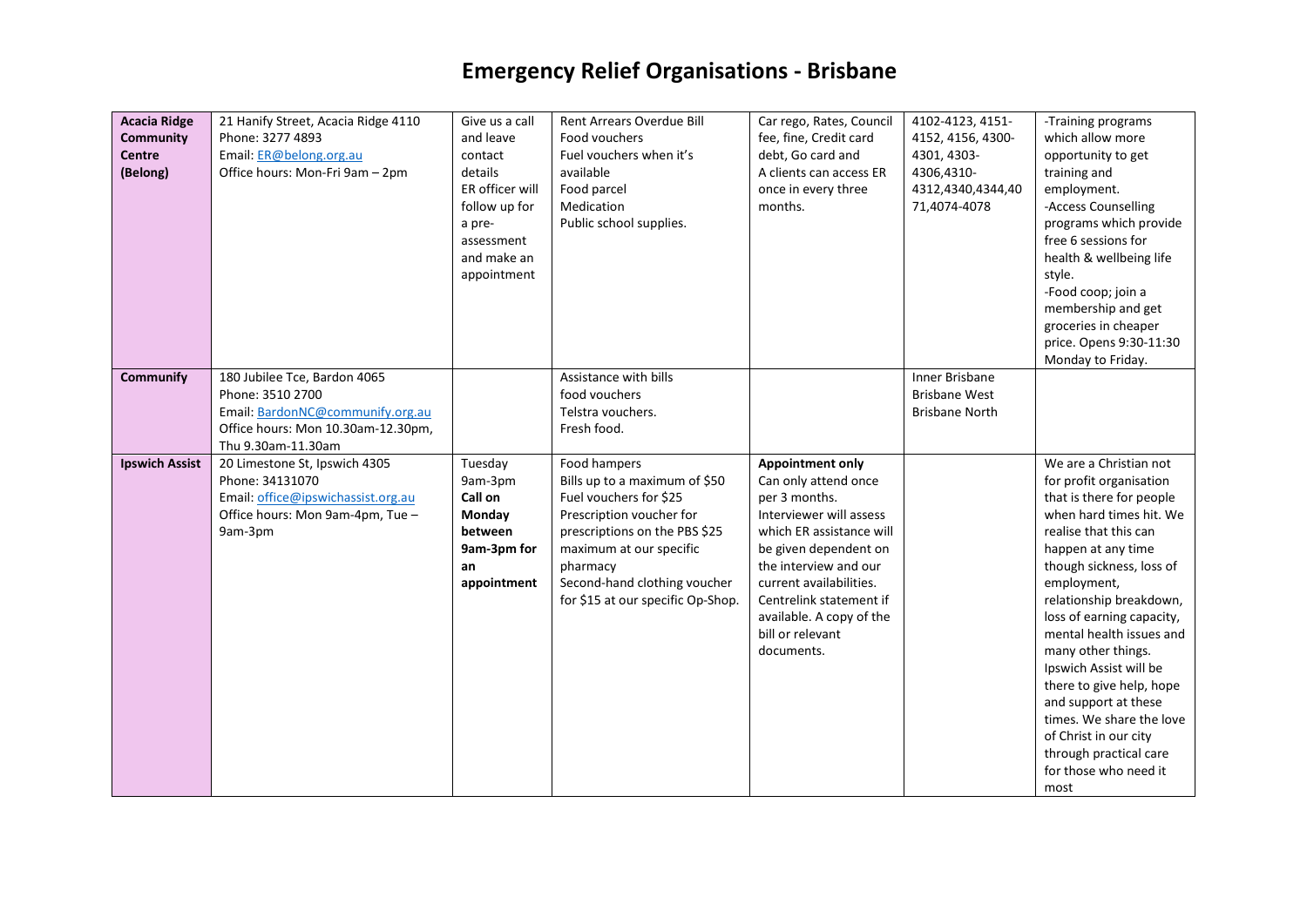| Ipswich<br><b>Housing &amp;</b><br><b>Support</b><br><b>Services Inc</b> | 14 South Station Road, Booval<br>Phone: 3816 1435<br>Email: admin@ihssi.org.au<br>Office hours: Mon-Fri 9am-4pm                                     | Mon-Fri<br>9am-4pm                                      | NO ER<br>Information, advocacy and<br>referral only<br>Frozen meals only when<br>available. | Please call for an<br>appointment. Please<br>call prior to pick up.<br>Please bring own bags.                                                                                                                                                                                                                                        | Any                                           |  |
|--------------------------------------------------------------------------|-----------------------------------------------------------------------------------------------------------------------------------------------------|---------------------------------------------------------|---------------------------------------------------------------------------------------------|--------------------------------------------------------------------------------------------------------------------------------------------------------------------------------------------------------------------------------------------------------------------------------------------------------------------------------------|-----------------------------------------------|--|
| Leichhardt-<br><b>One Mile</b><br><b>Community</b><br><b>Centre</b>      | 1-17 Denman Street, Leichhardt 4305<br>Phone: 3812 1270<br>Email: centresupport@lcginc.org.au<br>Office hours: Mon-Thur 9am - 4pm, Fri<br>9am - 2pm | Wednesday<br>Call on<br>Tuesday 9-<br>10am for<br>appt. | Non-perishable Food Hamper                                                                  | Must supply current<br>income statement or<br>bank statement                                                                                                                                                                                                                                                                         | Ipswich only                                  |  |
| <b>Nexus Care</b>                                                        | 151 Flockton Street, Everton Park 4053<br>Phone: 3353 7230<br>Email: info@nexuscare.com.au<br>Office hours: Mon, Tues, Thurs 10am-<br>4pm           | Mon, Tues,<br>Thu<br>$10am -$<br>11:30am                | ER<br><b>Food Parcels</b>                                                                   | Appointment only for<br>ER<br>There are criteria<br>required to make the<br>appointment and<br>documentation is<br>required, so best to call<br>the office to discuss and<br>make the appointment.<br>Anyone experiencing<br>hardship may access<br>the food parcels during<br>our opening hours. No<br>appointment is<br>necessary. | <b>Brisbane North</b><br><b>Brisbane West</b> |  |